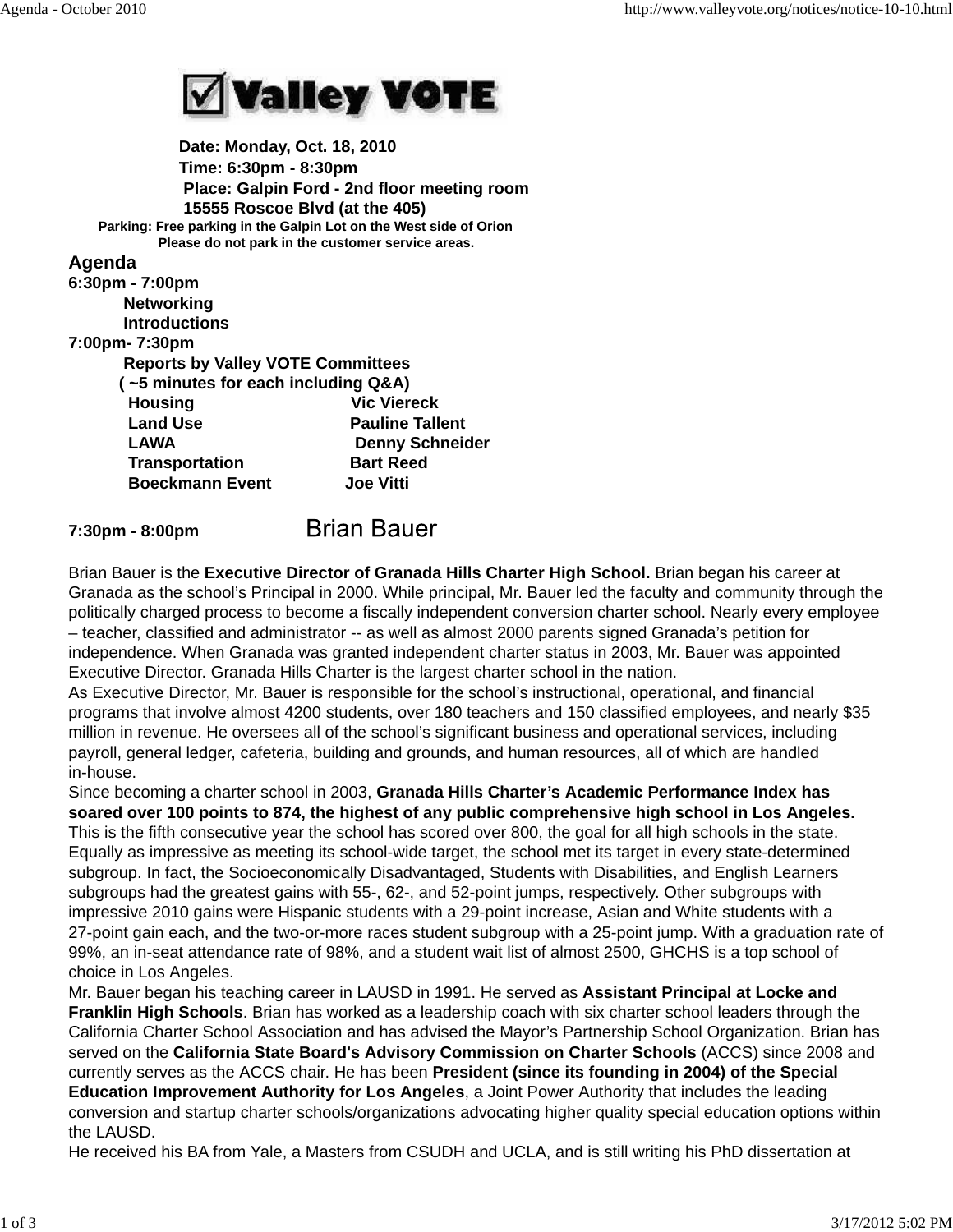UCLA. Between his teaching and administrative assignments, Mr. Bauer spent two years in Colombia, South America as a **Fulbright Scholar**, and during the 2007 summer, was on a special educational leadership project in Brazil under the auspices of the U.S. State Department and the Fulbright Association.

Mr. Bauer serves as a trustee on several education, community service, and family philanthropic Boards. He presently resides in Los Angeles.

We are very pleased to have Brian take time out of his busy schedule to bring us to date on his plans for the new Valley Region High School # 4

currently under construction in Granada Hills close to the intersection of Devonshire and Balboa Blvds.

## **Joel Fox 8:00pm -8:30pm**

Joel Fox operates *Joel Fox Consulting*, a public affairs/political consulting firm. He also currently serves as President of the *Small Business Action Committee***,** founded in 2003 to battle for small business on important political issues. Prior to starting his own firm in January 1999, Fox worked for the *Howard Jarvis Taxpayers* Association for 19 years, serving as the association's President from 1986 to 1998. Joel is also a member of the Valley VOTE Board.

Mr. Fox is a co-publisher and editor and chief of the website, **Fox and Hounds Daily**

(*www.foxandhounddaily.com)*, which offers commentary and news on California business and politics. He has authored hundreds of opinion articles which have been published in the Wall Street Journal, USA Today, Los Angeles Times and many other leading newspapers across the country. Joel's book "The Legend of Proposition 13" was published in May 2003 and his first novel "Lincoln's Hand," a mystery, was published in 2010. In 2004, he was proponent of the workers' compensation reform initiative embraced by Gov. Arnold Schwarzenegger, which played a major role in leading to legislative compromise on workers' comp reform. Joel

served as a commissioner on the *California Performance Review Commission* (2004) appointed by **Governor Arnold Schwarzenegger**; and the Assembly Speaker's *Commission on the California Initiative Process* (2000-2001) appointed by Speaker **Bob Hertzberg.** Speaker **Antonio Villaraigosa** appointed Fox a

commissioner on the California Assembly Speaker's *Commission on State and Local Finance* (1999-2000). He has also served on numerous commissions appointed by former Governor **Pete Wilson** and Supervisor **Mike Antonovich** asked him to join the L.A. County Blue Ribbon Budget Task Force in 1996.

Joel served as a Senior Research Associate at the Rose Institute of State and Local Government at Claremont McKenna College; was on the Advisory Council of the Public Policy Institute of California; and is a member of the Board of Advisors at the Initiative and Referendum Institute at the University of Southern California. He is an adjunct professor at the Graduate School of Public Policy, Pepperdine University.

Fox was a Senior Policy Consultant for the Schwarzenegger for Governor campaign during the historic Recall election of 2003; Policy Director for **Richard Riordan** for Governor in 2001-2; and a state cochairman for **John McCain** for President in 2000.

We are very pleased to have Joel take time out of his very hectic schedule to bring us up to date on what is happening in Sacramento and provide us his insight on the key issues in the upcoming November election.

Questions from the audience, as time permits, will follow each speaker's remarks. The public and press are invited to the meeting.

The next regular monthly meeting of Valley VOTE will be on **Monday, November 15 , 2010** at Galpin Ford.

## *Valley VOTE Mission Statement*

*Valley VOTE, a diverse coalition of San Fernando Valley residents, businesspeople, educators, community activists, and organizations, is*